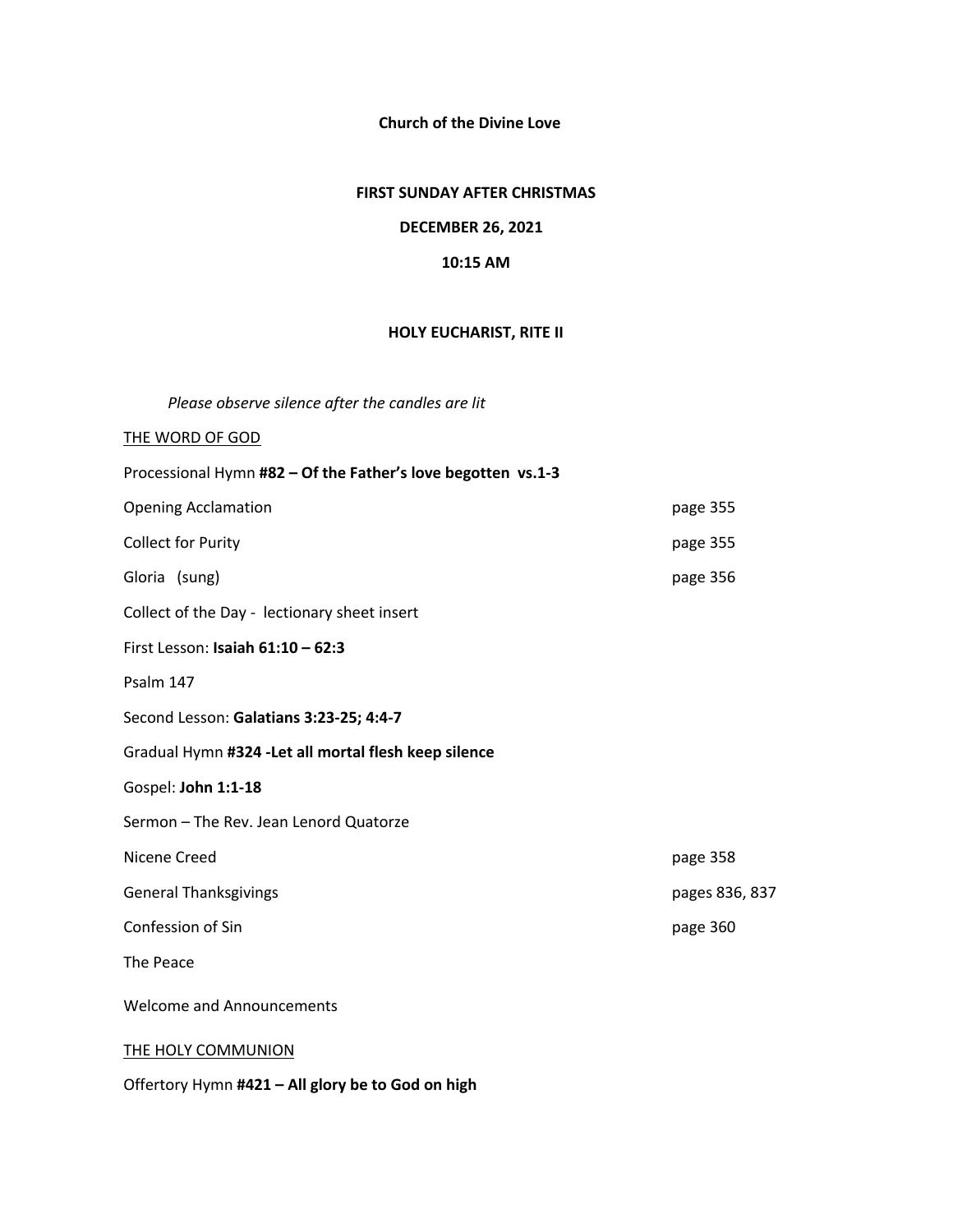Doxology (sung)

The Great Thanksgiving:

| <b>Eucharistic Prayer B</b>                                 | page 367 |
|-------------------------------------------------------------|----------|
| Sanctus (S-130 in hymnal)                                   | page 362 |
| The Lord's Prayer                                           | page 364 |
| The Breaking of the Bread, Anthem & Prayer                  | page 337 |
| The Communion of the People                                 |          |
| Communion Hymn - #496 - How bright appears the Morning Star |          |
|                                                             |          |
| vs. 1 & 8 & 3                                               |          |
| Post Communion Prayer                                       | page 365 |
| Prayer for Peace - on insert                                |          |
| Prayer of St. Francis                                       | page 833 |
| Dismissal Hymn #100 - Joy to the world!                     |          |

## **Sermon Sunday December 26, 2021**

Isaiah 61:10-61:3; Psalm 147; Galatians 3: 23-25; John 1: 1-18

#### **Sisters and brothers in Christ,**

## **And the Word became flesh and lived among us.**

How was your Christmas? It is a question I have asked and been asked over the last few days. While I understand what is being asked, I also hear an underlying assumption that Christmas is over. It is the same assumption that underlies the birthday wishes to Jesus. Happy birthday Jesus suggests that Christmas is the celebration of a past event, an anniversary. It is the reason why in at least a few homes the tree has already been taken down, the decorations packed away for another year, and the leftovers thrown out.

I raise these three points not as a criticism or judgment but diagnostically, in recognition that we are event driven people. We tend to live our lives from one event to the next. If you don't think so, take a look at your calendar. It is a schedule of events. Our days are full of events and if there is a day or two with no scheduled events then we say things like, nothing is going on that day, or I am not doing anything that day, as if there is no life, nothing to learn or discover, nothing to experience on those days. How different is St. John's understanding of Christmas, life, and humanity?

In the beginning was the Word, and the Word was with God, and the Word was God. He was in the beginning with God. All things came into being through him, and without him not one thing came into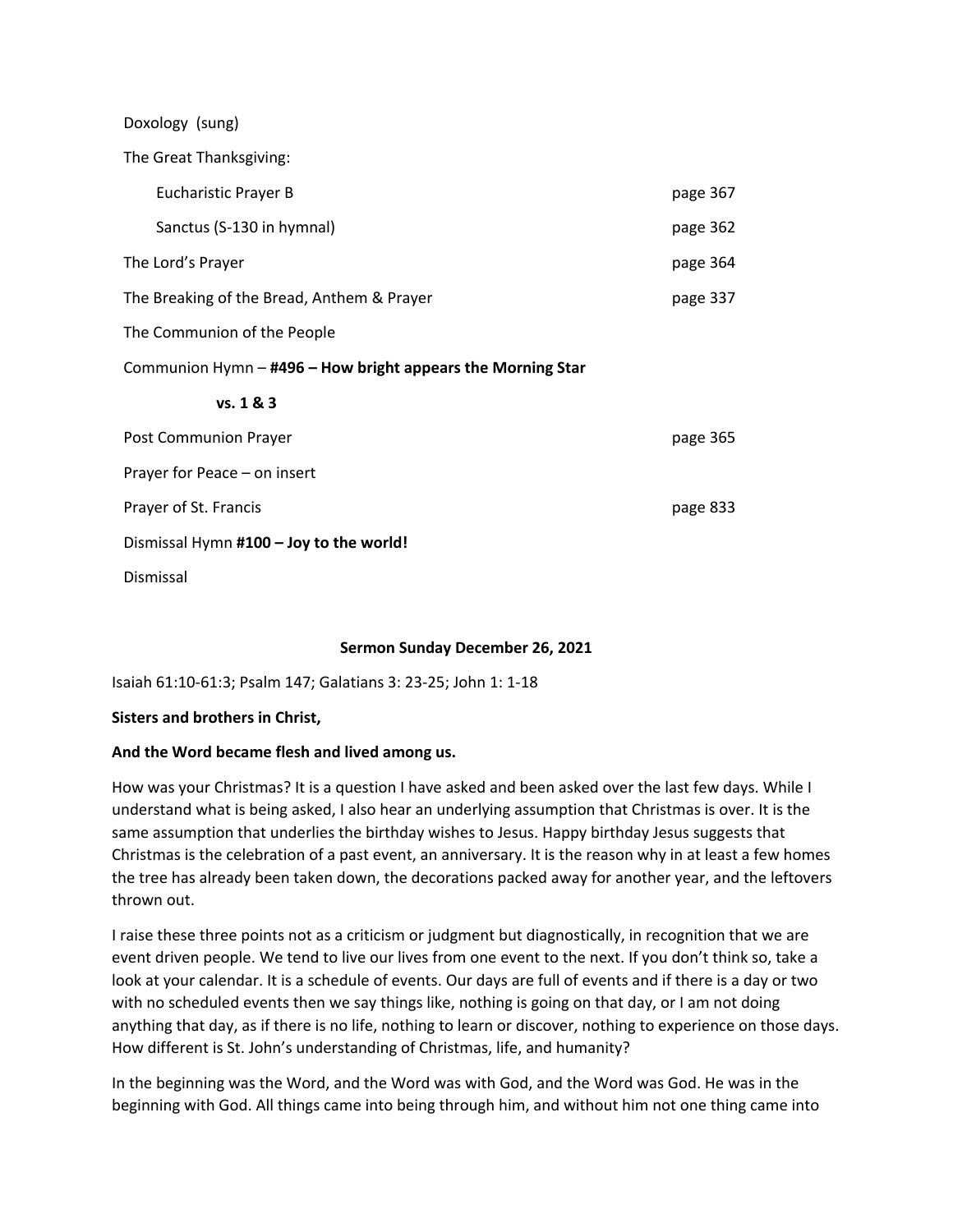being. What has come into being in him was life, and the life was the light of all people. This, for St. John, is the Christmas story and it is set in the context of creation, "In the beginning." Creation is not an event of the past but the ongoing life of God with his people. St. John echoes and continues the Genesis story of creation, "In the beginning God said, 'Let there be…' and there was…." Land, sky, vegetation, living creatures from the water, birds of the air, living creatures from the earth, and humankind made in the image and likeness of God.

Christmas is God continuing to give life to his people. And the Word became flesh and lived among us. Christmas, says St. Gregory of Nyssa, is the "festival of re-creation." It is God giving God's own life to his people. It is as if God said, I want humanity to see my face. I want them to hear my voice. I want them to touch me. I want them to smell my sweat. I want them to eat my body. I want to live their life. I want them to live my life. And the word became flesh and lived among us. This is God in the flesh, the divine human, holy humanity. This festival of re-creation is God's celebration of humanity. It is God entrusting God's self to human beings, to you and to me. It is God's reaffirmation of humanity's goodness. It is the sharing and exchanging of life between God and you and me. That's why the early church could say that God became human so that humanity might become God. The Son of God became the son of man so that the sons of men might become sons of God. Divinity was clothed in humanity so that humanity might clothed in divinity.

How beautiful is that? Imagine what that means for us. It means we are holy and intended to be holy, not as an achievement on our own but as a gift of God. This is the gift of Christmas. We have been given the power to become children of God. This happens not by blood, or the will of the flesh, or the will of people, but by God. "And the Word became flesh and lived among us." God sees humanity as the opportunity and the means to reveal himself. Yet far too often we use our humanity as an excuse. I'm only human, we declare, as if we are somehow deficient. We fail to see, to believe, to understand that in the Word becoming flesh and living among us we are God's first sacrament. Human beings are the tangible, outward, and visible signs, and carriers of God's inward and spiritual presence.

Have you ever thought of yourself as a sacrament? Have you ever looked at someone across the street and said, hey, look! There is the sacramental image of God? Why not? Why do we not see that in ourselves and each other? After all, "The Word became flesh and lived among us. "In the Jewish tradition that rabbis tell a story that each person has a procession of angels going before them and crying out, "Make way for the image of God." Imagine how different our lives and world would be if we lived with this as our reality and the truth that guided our lives.

Everywhere we go the angels go with us announcing the coming of the image of God and reminding us of who we are. That is the truth of Christmas for us. It is also the Christmas truth for the person living next door, for those we love, for those we fear, for those who are like us and those who are different, for the stranger, and for our enemies. "And the Word became flesh and lived among us. "The implications are profound. It changes how we see ourselves and one another, the way we live, our actions, and our words. It means that Christmas cannot be limited to an event. Christmas is a life to be lived, a way of being. It means that Christmas is more properly understood as a verb rather than a noun. So maybe we should stop asking, how was your Christmas? Are you recognizing the Word become flesh in your own life? Are you recognizing the Word become flesh in the lives of others? Do you see the procession of angels and hear their voices?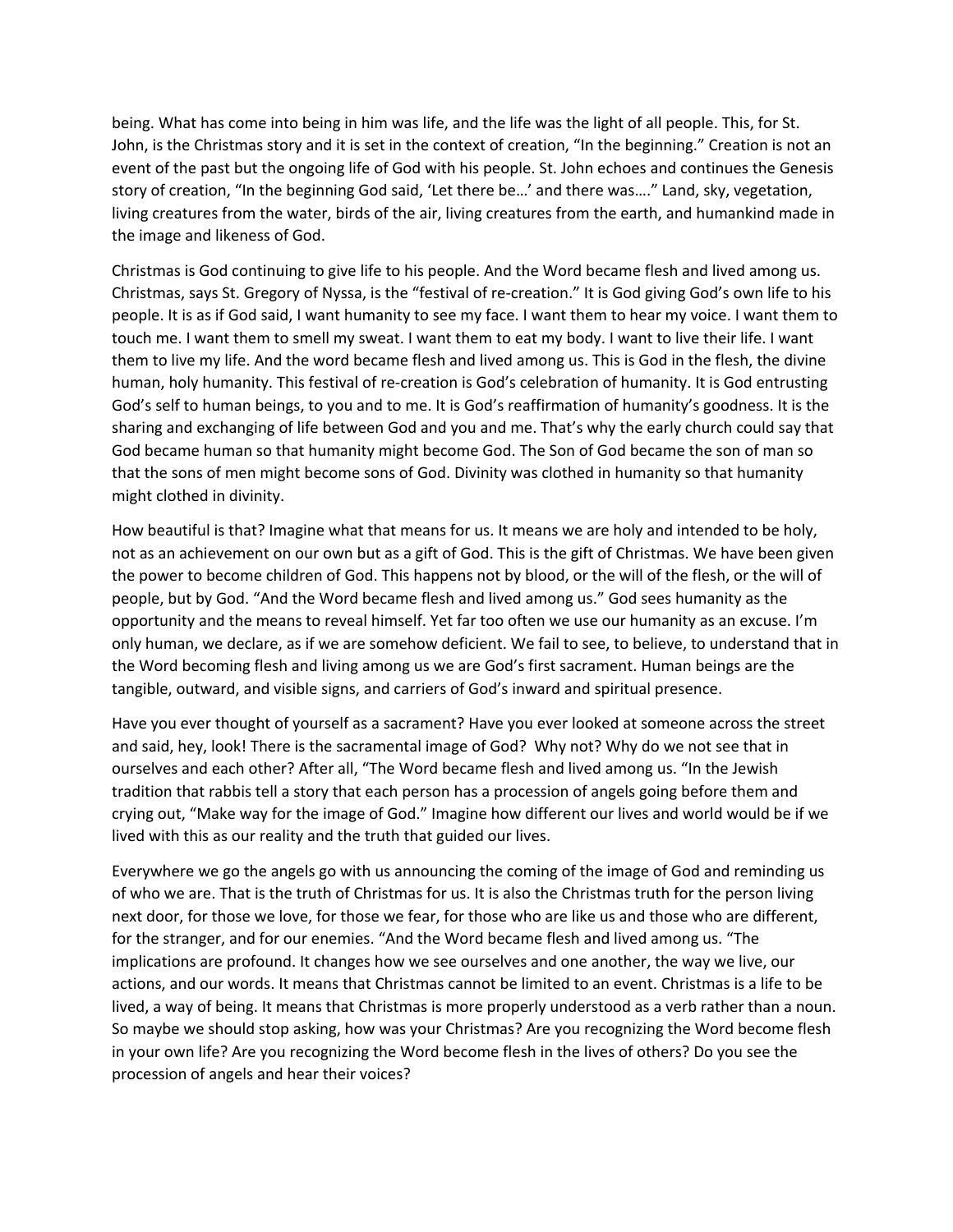The incarnation of God, the embodiment of God in human life, the Word made flesh, is not limited to Jesus. Jesus is the picture, the pattern, the archetype of what the Word become flesh looks like. And we look at that picture so that we can recognize it in ourselves and one another. It is to be our way, our truth, our life. It describes who we are and who we can become. You and I are the continuation of the Word becoming flesh and living among us. So, what might that mean for you today? How will you let God's Word speak through your life, your flesh? With whom will you share that Word? What will it say to a world waiting to hear good news? What hope might it offer? What new life might that Word engender? What light might it bring to the darkness? What if we regarded and related to others as the Word become flesh?

The question isn't whether the Word became flesh in you, me, or anyone else. The question is whether we have eyes and hearts to see and trust that the Word has become flesh and is living among us, to let Christmas become a way of being day after day, and not simply a story to be told once a year. And the Word continues to become flesh and live among us. The Word became flesh and has never ceased living among us. So, make way. Wherever you go. Whatever you are doing. Whoever you are with. Make way for the image of God. Christmas your way through life**. Amen.**

Masks are required during the service.

| SUNDAY - 1 CHRISTMAS                     | 10:15 AM          | HOLY EUCHARIST, RITE II | (also on zoom) |
|------------------------------------------|-------------------|-------------------------|----------------|
| <b>MONDAY</b>                            | $8:00$ AM         | AA MEETING              |                |
| WEDNESDAY                                | $7:00 \text{ PM}$ | AL-ANON MEETING         |                |
| <b>THURSDAY</b>                          | 10AM-2PM          | <b>THRIFT SHOP</b>      |                |
|                                          | $8:00$ PM         | AA MEETING              |                |
| SATURDAY - JAN. $1^{ST}$ HOLY NAME       |                   | THRIFT SHOP CLOSED      |                |
| SUNDAY - JAN. 2ND - 2 CHRISTMAS 10:15 AM |                   | HOLY EUCHARIST, RITE II | (also on zoom) |

SUPPORT THE FOOD DRIVE – DROP-OFF IN THE KITCHEN

# **PARISH PRAYER LIST**

Give to all who suffer the refreshing waters of your compassion and healing. Make them dwell in the safety of your care even in the midst of all that troubles them. Especially we remember before you: